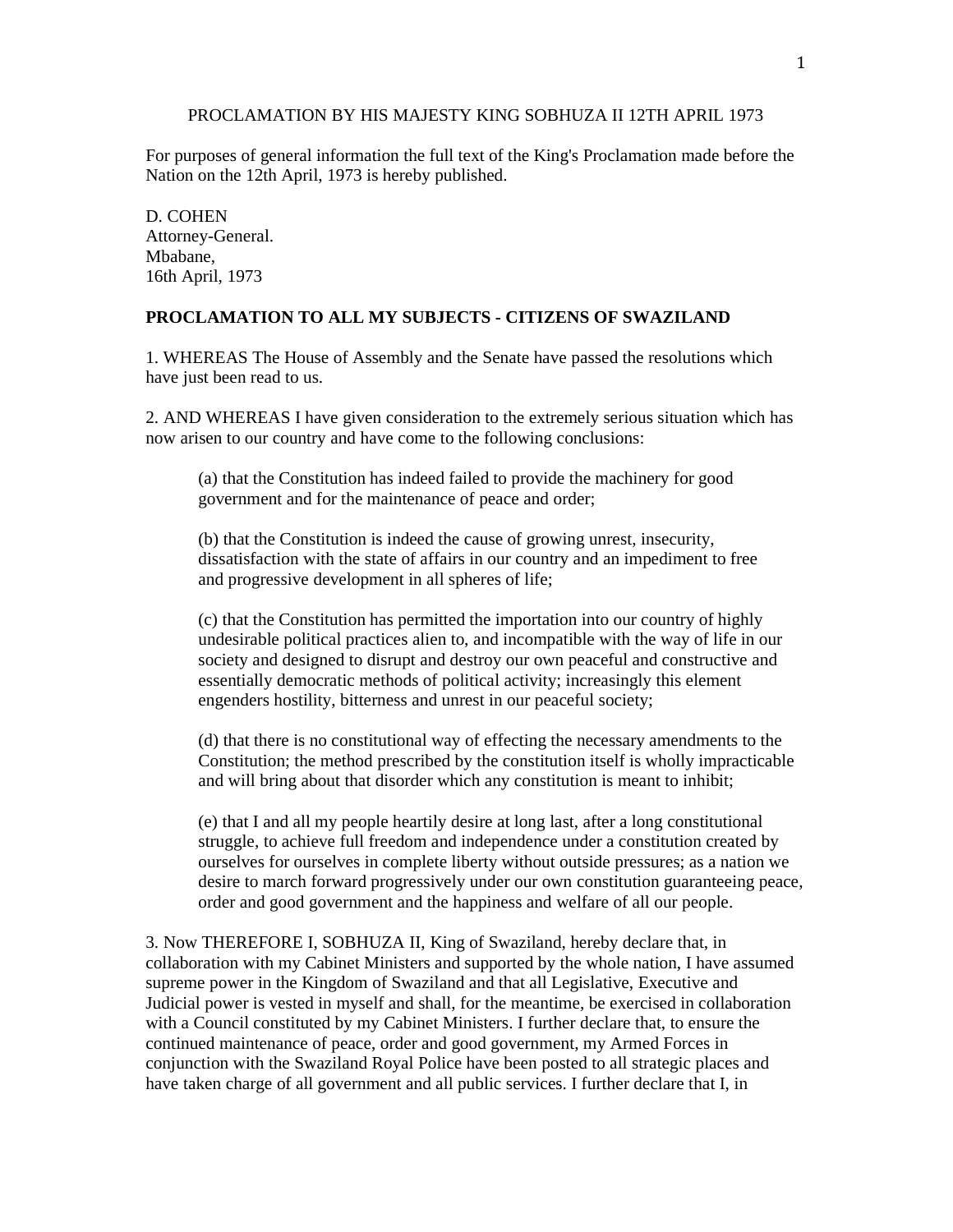collaboration with my cabinet Ministers, hereby decree that:-

(a.) The Constitution of the Kingdom of Swaziland which commenced on the 6th September, 1968, is hereby repealed;

(b.) All laws with the exception of the Constitution hereby repealed, shall continue to operate with full force and effect and shall be construed with such modifications, adaptations, qualifications and exceptions as may be necessary to bring them into conformity with this and ensuring decrees.

I will now call upon the Attorney-General, Mr. David Cohen, to read our further decrees designed to provide for the continuance of administration, essential services and normal life in our country.

THE KING IN COLLABORATION WITH HIS COUNCIL DECREES THAT:-

1. All Judges and other Judicial Officers, Government Officials, Public Servants, Members of the Police Force, the Prison Service and Armed Forces shall continue in office and shall be deemed to have been validly appointed. They shall carry out their duties and shall be entitled on the existing basis to their remuneration;

2. For a period of six months from date hereof, the King-in-Council may, whenever they deemed it necessary in the public interest, order the detention of any person subject to any conditions they may impose for any period of time not exceeding sixty days in respect of any one order. Any person released after such detention may again be detained as often as it may be deemed necessary in the Public interest. No Court shall have power to enquire into or make any order in connection with any such detention;

3. Chapter IV of the repealed Constitution, with the exception of Sections 28, 31, 32, and 36, shall again come into force.

4. All persons who at the date hereof held office as Prime Minister, Deputy Prime Minister, Minister, Minister of State, Assistant Minister, Secretary to the Cabinet and Attorney-General in terms of Chapter VII of the repealed constitution shall continue in office at the discretion of the King. They shall continue to carry out their duties and functions (subject to such modifications as may be necessary as a result of this decree) and shall be responsible to the King;

5. The Attorney General shall again have the powers and duties vested in him in terms of Chapter VII Section 91(1), (3), (4), (5), (6), (7) and (8) of the repealed Constitution and the provisions of Section 119, 120 and Section 100 of Chapter IX of the repealed Constitution shall again apply to the Office of the Attorney General.

6. Save as hereinafter set out, Chapter VIII of the repealed Constitution shall again come into force:

(a) All land and rights in and to land previously vested in the Government shall now vest in the King and the reference in Chapter VIII to the Government shall, where the context permits, be taken as a reference to the King;